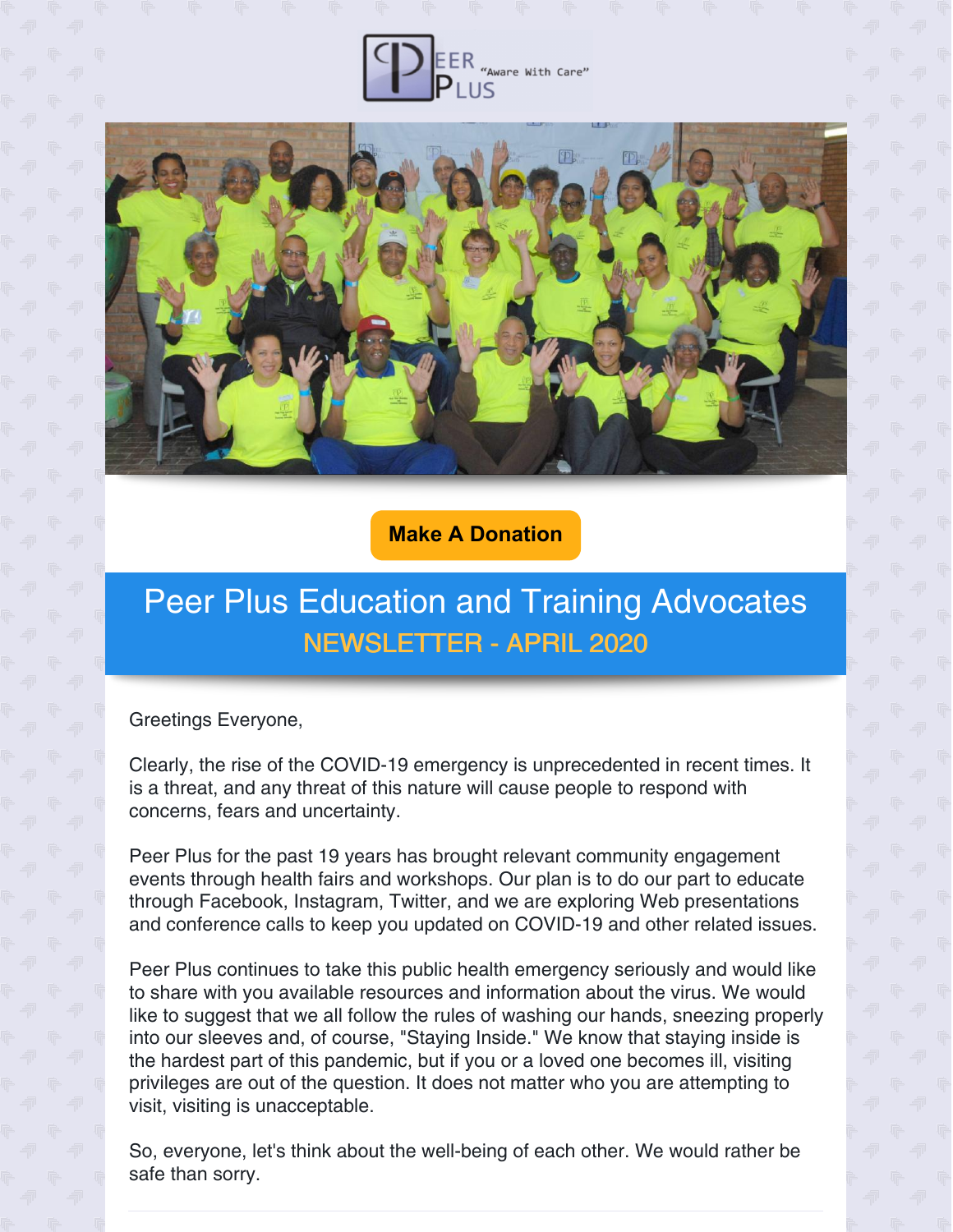#### Coronavirus (COVID-19) Updates

Join AARP along with money management and health experts for a special coronavirus live Q&A on Thursday, April 2nd at Noon [CST]. Click HERE for access [details.](http://view.email.aarp.org/?qs=1a7085b1574995530b80666675b2f3dbbd5420f807e3053d6ff4409c375a0b4c6d5b39876746b45eefcba9589fcfefc733565cd4c56770a04c9608f660e71be1a6029510138e1547610e4330bd88bbc6)

#### To view important COVID-19 resources from the University of Illinois at Chicago (UIC), Click [HERE](https://publichealth.uic.edu/uic-covid-19-public-health-response/covid-19-resources/).

In addition, the Illinois Department of Public Health (IDPH) in coordination with the Illinois Poison Control Center has launched the Illinois Novel Coronavirus Hotline. The hotline and email address were created to provide consistent information, answer questions, share facts about symptoms, and provide up-todate information from the CDC. Illinois residents can dial 1-800-889-3931 twenty-four hours a day, seven days a week, or email DPH.SICK@illinois.gov, to get their questions answered.



### A Successful Community Event

Thank you to all who participated or attended our February event. The panel discussions were designed for visitors to listen to African American professionals in cancer care and ask frank questions in a relaxed, safe environment. It was coordinated in partnership with the U. S. Food and Drug Administration (FDA), The University of Illinois Cancer Center, The University of Chicago Comprehensive Cancer Center and the Illinois Department of Public Health. Scroll down on our Peer Plus [Facebook](https://www.facebook.com/PeerplusETA/?ref=bookmarks) page for video segments from the program.